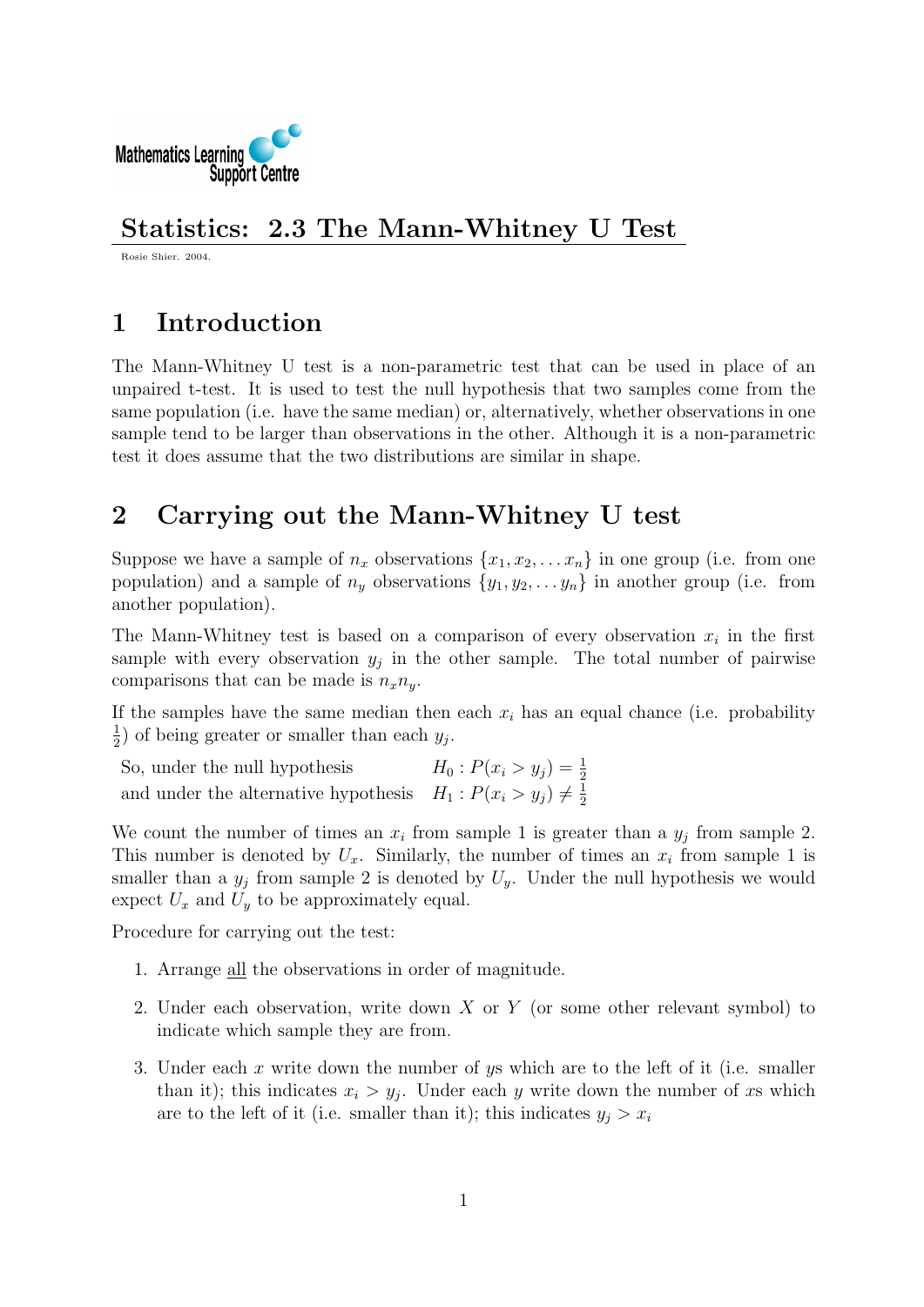- 4. Add up the total number of times  $x_i > y_j$  denote by  $U_x$ . Add up the total number of times  $y_j > x_i$  — denote by  $U_y$ . Check that  $U_x + U_y = n_x n_y$ .
- 5. Calculate  $U = min(U_x, U_y)$
- 6. Use statistical tables for the Mann-Whitney U test to find the probability of observing a value of  $U$  or lower. If the test is one-sided, this is your p-value; if the test is a two-sided test, double this probabililty to obtain the p-value.

NOTE: If the number of observations is such that  $n_x n_y$  is large enough (> 20), a normal approximation can be used with  $\mu_U = \frac{n_x n_y}{2}$  $\frac{x^{\prime \prime }y}{2},\sigma _{U}=$  $\sqrt{\frac{n_x n_y (N+1)}{12}}$ , where  $N = n_x + n_y$ .

Dealing with ties: It is possible that two or more observations nay be the same. If this is the case we can still calculate  $U$  by allocating half the tie to the  $X$  value and half the tie to the Y value. However, if this is the case then the normal approximation must be used with an adjustment to the standard deviation. This becomes:

$$
\sigma_U = \sqrt{\frac{n_x n_y}{N(N-1)} \times \left[ \frac{N^3 - N}{12} - \sum_{j=1}^g \frac{t_j^3 - t_j}{12} \right]}
$$

where  $N = n_x + n_y$ 

 $g =$  the number of groups of ties

 $t<sub>j</sub>$  = the number of tied ranks in group j

Note that the Mann-Whitney U test is statistically equivalent to the Wilcoxon rank sum test (not to be confused with the Wilcoxon signed rank sum test, which is for paired data).

Example:

The following data shows the age at diagnosis of type II diabetes in young adults. Is the age at diagnosis different for males and females?

| Males:               | 19 22 16 29 24 |  |  |
|----------------------|----------------|--|--|
| Females: 20 11 17 12 |                |  |  |

Solution:

| 1. Arrange in order of magnitude |  |                                                                                                                |    |  |     |   |
|----------------------------------|--|----------------------------------------------------------------------------------------------------------------|----|--|-----|---|
| Age                              |  | $\begin{array}{ccccccccc} & 11 & 12 & 16 & 17 & 19 & 20 & 22 & 24 & 29 \end{array}$                            |    |  |     |   |
| $\rm M/F$                        |  | $\begin{array}{cccccccccccccc}\n\text{IF} & \text{F} & \text{M} & \text{F} & \text{M} & \text{F}\n\end{array}$ |    |  | M M | M |
| M > F                            |  |                                                                                                                | -3 |  |     |   |

2. Affix M or F to each observation (see above).

 $F > M \begin{bmatrix} 0 & 0 & 1 \end{bmatrix}$  1

- 3. Under each M write the number of Fs to the left of it; under each F write the number of Ms to the left of it (see above).
- 4.  $U_M = 2 + 3 + 4 + 4 + 4 = 17$   $U_F = 0 + 0 + 1 + 2 = 3$
- 5.  $U = min(U_M, U_F) = 3$
- 6. Using tables for the Mann-Whitney U test we get a two-sided p-value of  $p = 0.11$